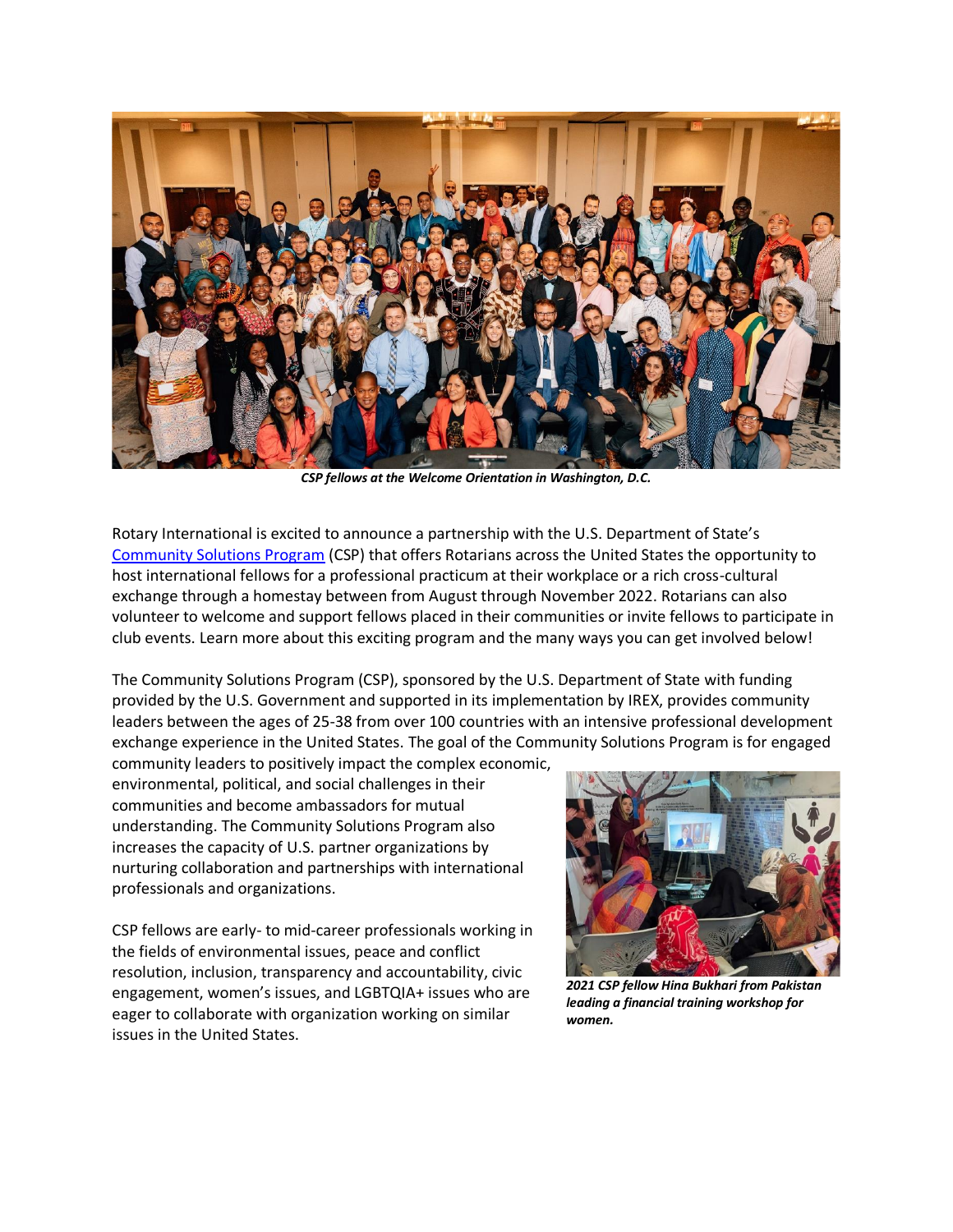CSP fellows gain valuable experience in community work and strengthen their leadership development capacity in their home communities through completing a four-month fellowship with a U.S. nonprofit organization or local government agency and engaging in a rigorous leadership academy and individualized professional coaching. Fellows then return home to apply their new skills through a community-based project.



*CSP fellows collaborating on a project during orientation in Washington, D.C.*

"One of the main things CSP teaches you is the ability to see

yourself as the changemaker of your community and the impact that you could potentially have," said Marysela Zamora, a 2014 Community Solutions Program alumna.



*2014 CSP alum Marysela Zamora from Costa Rica (center) with participants of the Nosotras conference in Kenya.*

Zamora applied the leadership and partnership-building skills she gained from her CSP experience to fulfill her vision of enhancing women's entrepreneurship when she returned home to Costa Rica. Her confidence as a changemaker led her to create Nosotras Women Connecting, a gender movement that empowers women and girls and provides mentorship and training to strengthen entrepreneurial and leadership skills. To date, Nosotras has connected over 5,000 women leaders and entrepreneurs and grown from Costa Rica to Latin America and Africa. Through CSP's Collaboration for Community Impact Grant, Zamora partnered with another CSP alum to bring the Nosotras model to Kenya.

Rotarians across the United States have the opportunity to host a CSP fellow for a professional practicum at their workplace or a rich cross-cultural exchange through a homestay. Rotarians can also volunteer to welcome and support fellows placed in their communities or invite fellows to participate in club events. Rotarians who host fellows' professional practicums are eligible to apply for fully funded international conferences and reciprocal exchanges to their fellows' home countries.



## **Host a CSP Fellow's Professional Practicum**

*2019 CSP alum Jambay from Bhutan with his host collaborators conducting field work in Minnesota.*



*2019 CSP alum Mohammed Elbadry [from Egypt with his host](about:blank)  collaborator in Portland.*

Fellows work with their host

organization for 32 hours per week from Aug. 8 – Nov. 25, 2022 and are fully supported through a stipend from the U.S. Department of State. Host organizations do not compensate fellows but do provide a workspace, computer, substantive projects to work on, mentorship, and support throughout the four-month practicum experience. To learn more, visit th[e CSP partnership page](https://www.irex.org/program/community-solutions-opportunities-partners) and submit this [interest form](https://irexorg.formstack.com/forms/rotary_interest_form_) by the priority deadline of **June 24, 2022**.